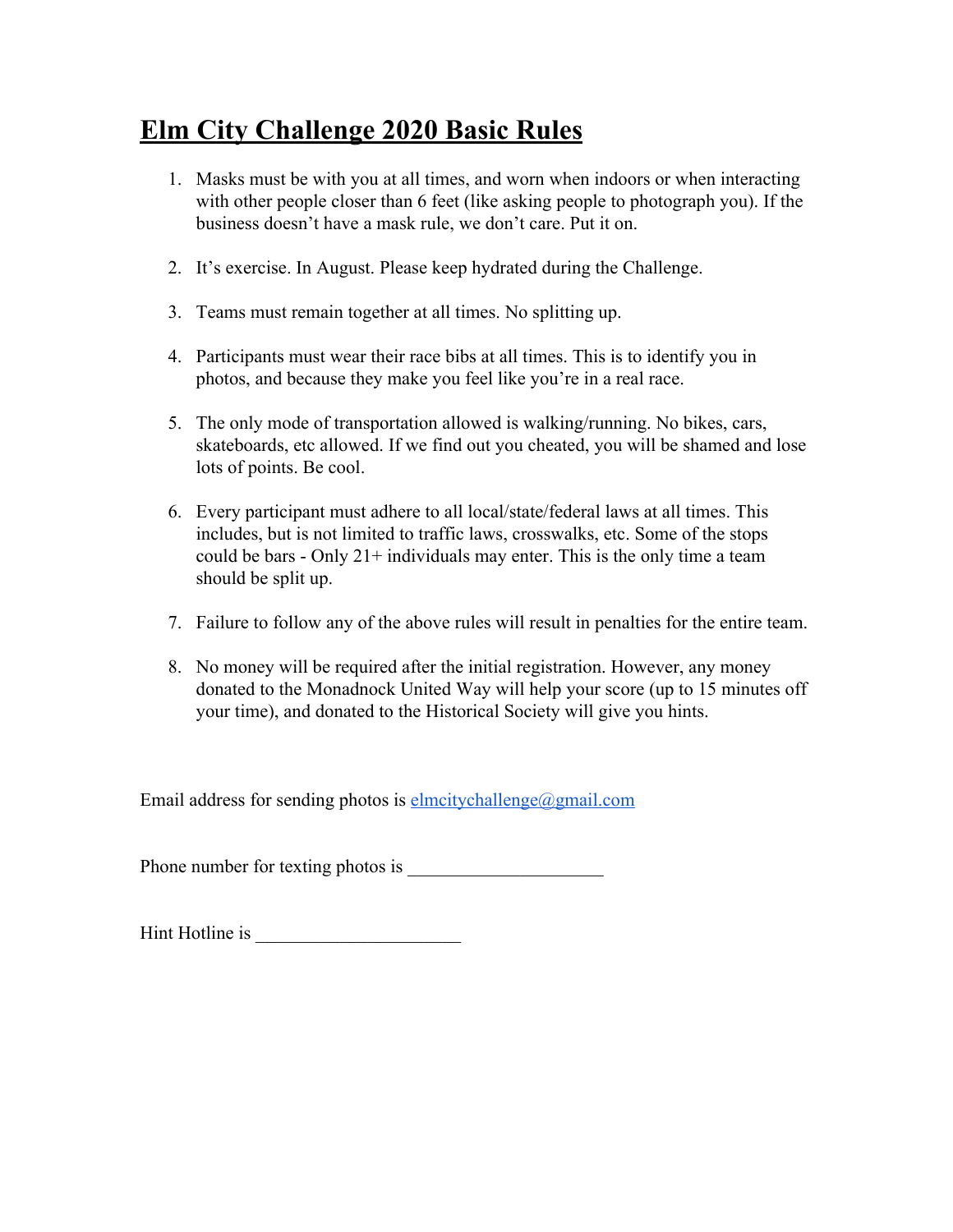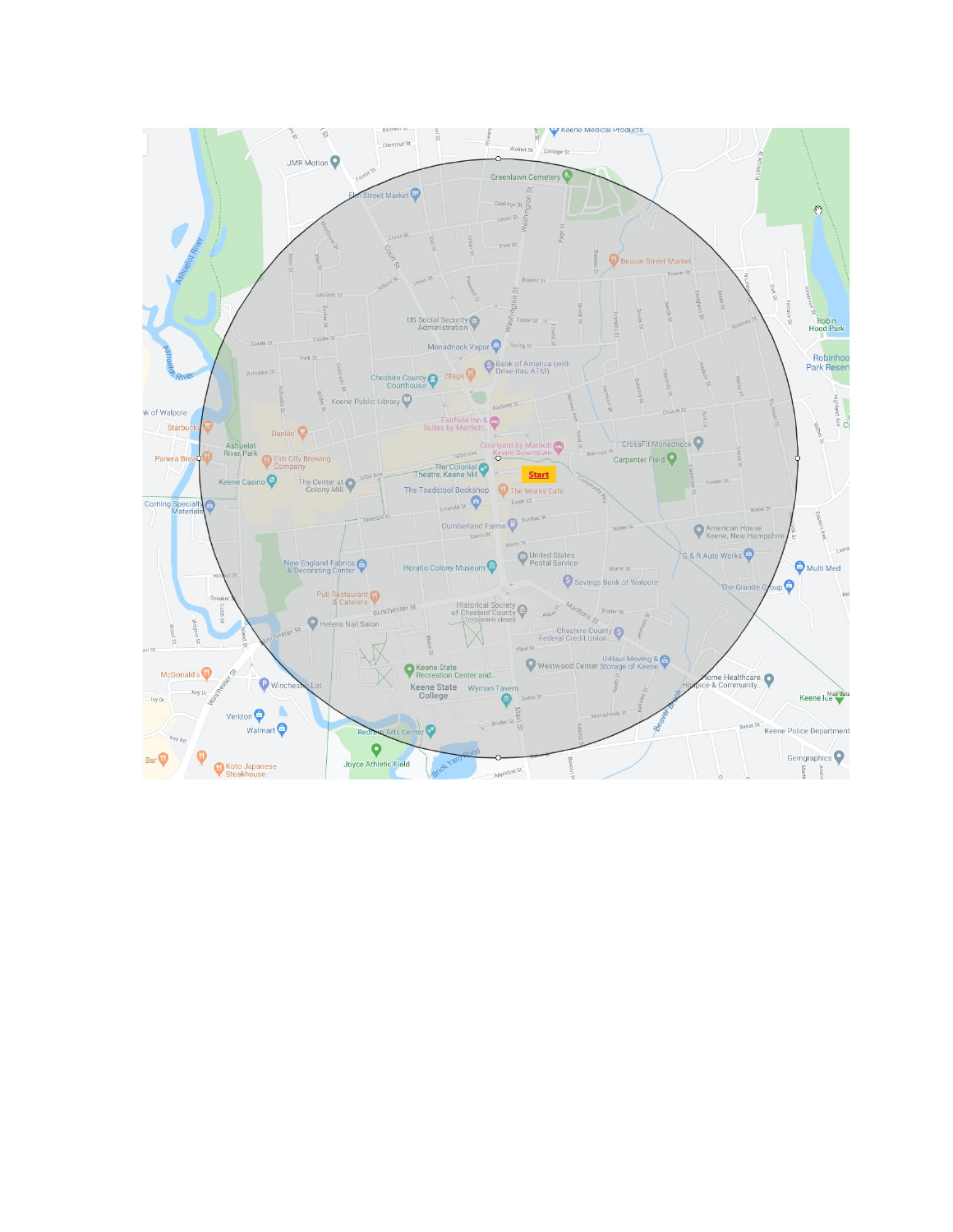# **Elm City Challenge Scoring and Detailed Rules**

1. The team with the fastest ADJUSTED time wins. **Adjusted time is the time from when we start to when you return to base and declare you're done, minus bonus time, plus penalty time**. Adjustments, penalties, and hints will work as follows:

### **Bonus Time**

| Donate to Monadnock United Way at any time<br>during or before              | <b>5 minute bonus</b> per \$20 donated, up to \$60 per<br>team                                                                                                           |
|-----------------------------------------------------------------------------|--------------------------------------------------------------------------------------------------------------------------------------------------------------------------|
| Donate to Historical Society by visiting HSCC @<br>246 Main St during event | <b>5 minute bonus</b> per \$30 donated, up to \$60 per<br>team, plus clue hint for each \$20 (See Hints)                                                                 |
| Send us hilarious photos of your team (See item 3)                          | 2 minute bonus                                                                                                                                                           |
| Team costume contest                                                        | 5 minutes for first, 4 for second, 2 for third, 1<br>if you tried. Voted on by ECC Committee                                                                             |
| Social media bonus                                                          | 1 minute per post, up to 15 total per team.<br>Tag #(your team name), #elmcitychallenge,<br>#livinginkeene, and $@$ KeeneYPN in Instagram,<br>Facebook or Twitter posts. |
| App Downloads                                                               | 3 minutes per Keene YPN app download.<br>Provide proof, or do it back at base.                                                                                           |

#### **Penalties**

| Incorrect or missing responses to clues | <b>15 minute</b> penalty each for first 3 missed/wrong,<br><b>30 minute</b> penalty each for 4+ missed/wrong.<br>30 minute BONUS for getting all 12 clues |
|-----------------------------------------|-----------------------------------------------------------------------------------------------------------------------------------------------------------|
| Breaking any of the basic rules         | 45 minute penalty each time                                                                                                                               |

### **Ways to Get Hints**

| Calling the hint line (See item 2)    | 15 minutes per hint                                          |
|---------------------------------------|--------------------------------------------------------------|
| Visit Historical Society during event | Separate S20 per hint plus 5 min time bonus at \$30 and \$60 |